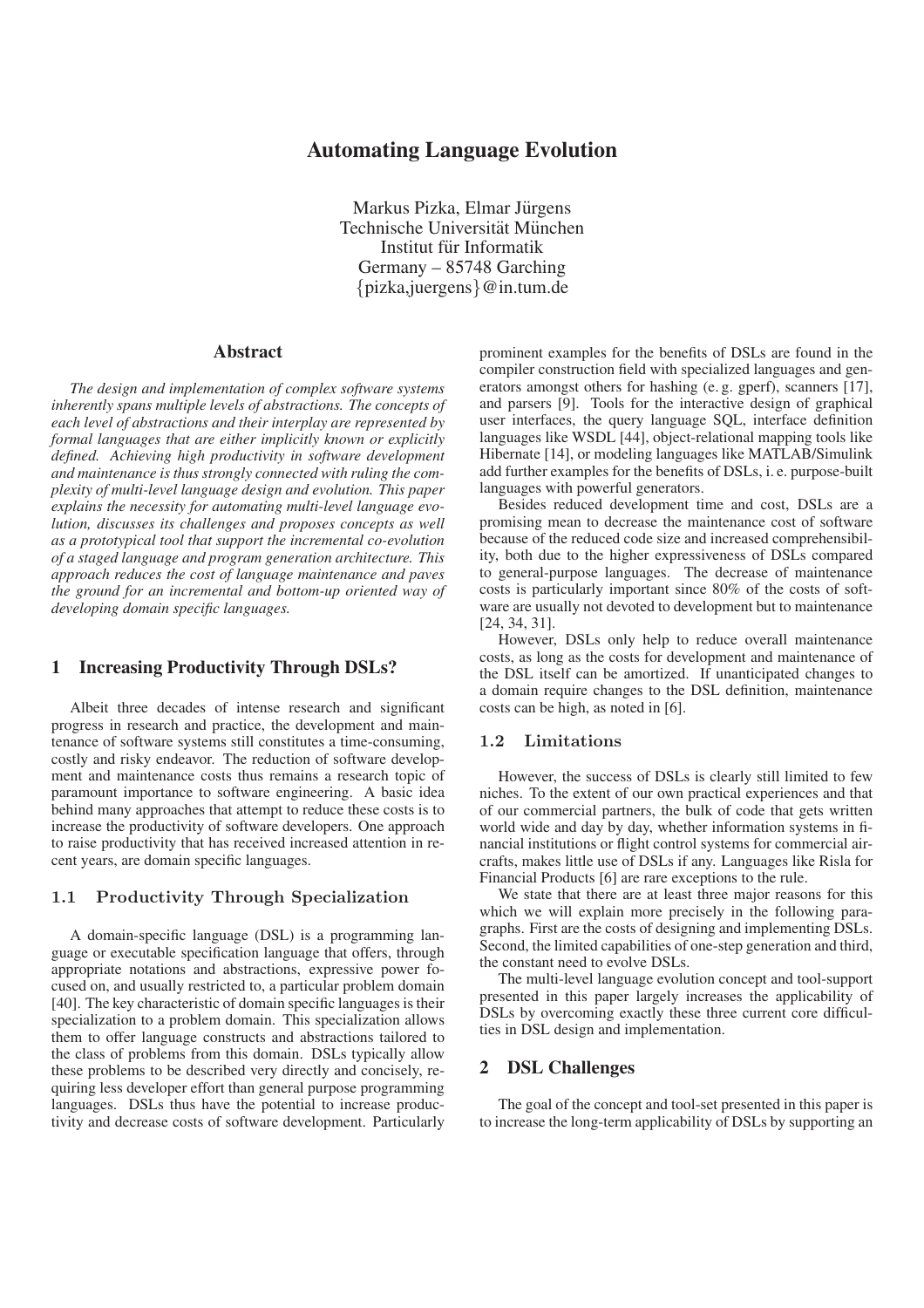evolutionary and bottom-up oriented style for DSL design and implementation. The rationale for this approach is the need to overcome three major obstacles that we detail in the following paragraphs.

## **2.1 DSLs Are Expensive to Build**

Though DSLs promise substantial gains in productivity the development of DSLs itself is expensive and troublesome. [26] summarizes the difficulties of building DSLs adequately as follows:

DSL development is hard, requiring both domain knowledge and language development expertise. Few people have both. Not surprisingly, the decision to develop a DSL is often postponed indefinitely, if considered at all, and most DSLs never get beyond the application library stage.

Clearly, one of the primary contributions of DSLs is enabling reuse, i. e. reuse of abstractions and reuse of the knowledge about how to implement these abstraction in different contexts. As such, DSLs must cope with the same economic challenges like any other reuse oriented approach [35]. Building reusable components requires a costly analysis of the domain and its variability followed by an even more expensive implementation of reusable components<sup>1</sup>. The costs of planning and building such generalized components are usually a multiple of the costs of building a concrete solution to a particular problem [35, 3]. Hence, building DSLs only pays-off after repeated successful use of the DSL. However, due to the constant change of requirements and the execution environment [23], the future use of a DSL is uncertain and building DSLs is economically risky. Note, that this risk increases with the degree of specialization respectively the potential benefit.

#### **Requirement 1** *(Stepwise Bottom-Up Generalization)*

*To reduce the uncertainty of the benefit of DSL design and implementation, DSLs should be built in an incremental and bottomup oriented manner instead of the currently predominant topdown and big-bang like approach. To support this style of DSL development, means for the step-wise generalization of existing concepts and solutions as needed are required.*

If DSL can be built by gradually abstracting and flexibilizing existing solutions (including DSLs) as needed, then the cost of building a DSL will never exceed the costs of developing the desired new solution from scratch significantly but often provide immediate pay-offs. No effort has to be put into speculation about future requirements and there is no need for risky in advance investment into flexibility that could possibly be needed in the future.

### **2.2 Generators are no Oracles**

A DSL usually requires a generator that reads a word of the domain specific language and produces a word in the desired target language. Obviously, program generators for DSLs are nothing but program transformation systems providing a translation



**Figure 1. Generator basics**

from a higher to a lower level language, which is also called *synthesis* or *compilation* [41]. Hence, program generators are subject to the same inherent limitations like conventional compilers that translate from C to Assembler or Java to Byte-code though they usually operate on a higher level of abstraction.

Figure 1 illustrates the basic structure of a program generator *G*. *G* reads words  $v \in L_1$  and produces words  $w \in L_2$  by first performing an analysis  $A$  of  $v$  and then synthesizing  $(S)$ result *w*. The whole benefit of this strategy corresponds to the distance between the level of abstractions of the input and the output languages that is  $A(L_1)$  and  $A(L_2)$ . Basically<sup>2</sup>, there are three different possibilities:

- $A(L_1) = A(L_2)$ : The DSL  $L_1$  and its generator *G* are useless from a productivity perspective. *G* does not contribute any decisions to the implementation. All details of the output *w* are already specified in the input *v*. *G* only rephrases *v* which might increase readability of *v* compared to *w* but not reduce its complexity.
- $A(L_1) > A(L_2)$ : This means that some details of *w* are not described in *v* but *G* decides on the implementation of these details. Examples are the allocation of memory for local variables in C compilers or the optimization of an SQL query. Here, the gains for the user of  $L_1$  are obvious. By leaving some decisions on *how to* implement *w* up to *G*, *v* becomes shorter and more declarative, by describing *G what to* implement.
- $A(L_1) \gg A(L_2)$ : Unfortunately, the possibility to stretch the distance between  $A(L_1)$  and  $A(L_2)$  is very limited because of computational complexity. Even basic decisions, like the allocation of registers, turn out as being NP-hard [4]. Though not proved, yet, it can be assumed that mapping higher level descriptions such as a financial service specification to Java classes and objects will have to cope with similar complexity issues. Usually this complexity is circumvented by accepting suboptimal decisions and thereby reduced quality of the output. The wider the gap between  $A(L_1)$  and  $A(L_2)$  gets, the less information will be available to the decision maker *G* resulting in a weaker result *w* in terms of performance, reliability, usability and so on. Clearly, reduced quality is counterproductive for reuse. McIlroy stated in 1968 *"No user of a particular member of a family should pay a penalty in unwanted generality"* [25]. E. g. current Object-Relational mapping tools suffer from this trade-off.

This leads to the following contradictory observation:

1. The benefit that can be gained from a single generator is inherently and severely limited. We are convinced that there

<sup>&</sup>lt;sup>1</sup>In case of DSLs represented through the domain language and a code generator.

<sup>&</sup>lt;sup>2</sup>Ignoring reverse engineering, where  $A(L_1) < A(L_2)$ , since it cannot increase productivity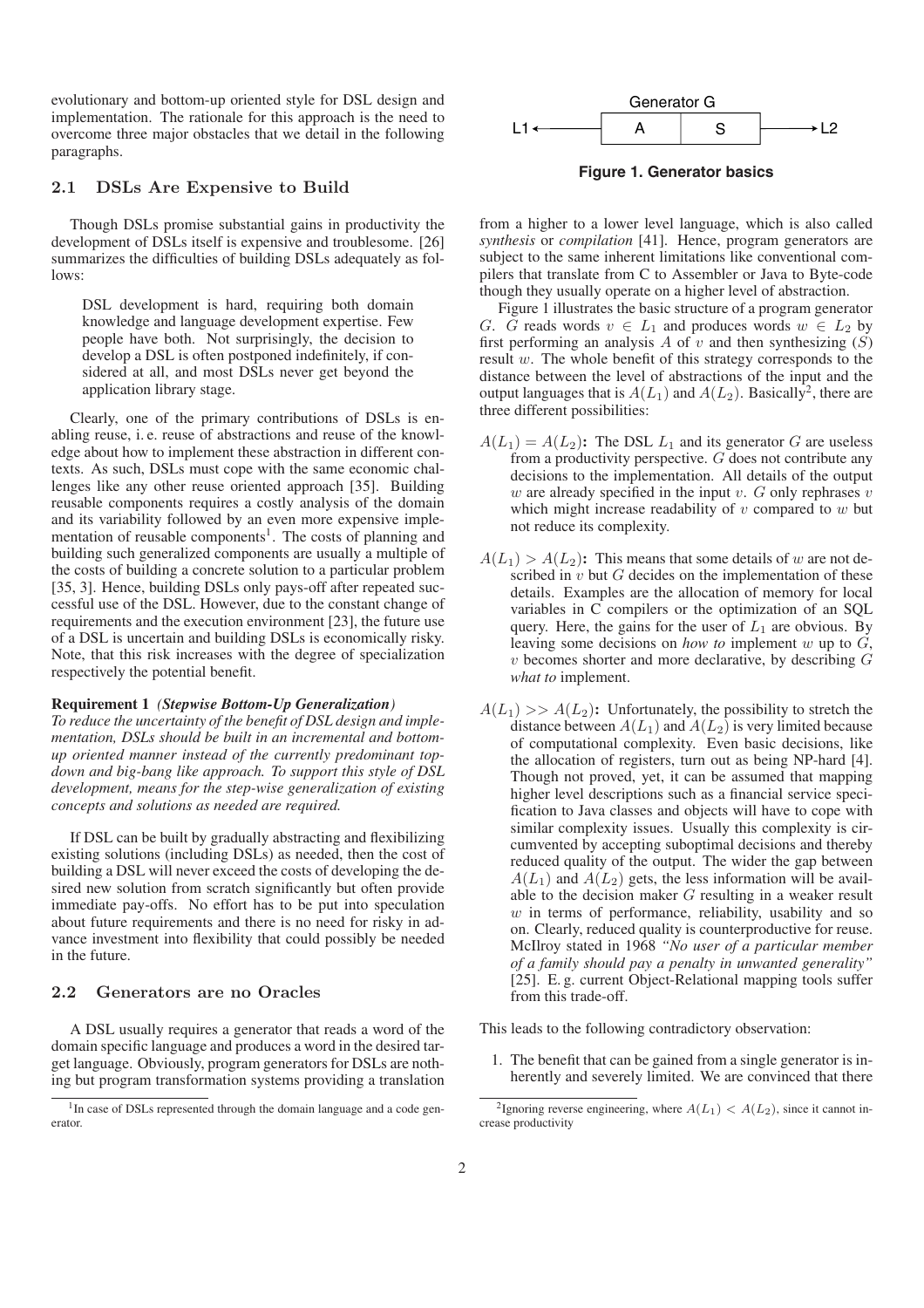will not be a single flexible DSL for some high-level business domain with a generator that maps it to high-quality Java code!

2. To gain a significant advantage from a DSL the gap between the level of abstractions of the input and the output has to be wide (see  $A(L_1) > A(L_2)$ ).

The concept and tool-set presented in this paper aims at solving this concept by fulfilling the following requirement.

#### **Requirement 2** *(DSL Layering)*

*The design and implementation of a DSL should not be limited to a one-step compilation but support layers of DSLs and a staged generation process with additional user input at each stage.*

Note, that staging further increases the complexity and costs of building and maintaining the DSL as discussed in 2.1 because changes on one stage might affect other stages, too. Again, ruling this complexity requires a tool-set that aids in gradually adapting the DSL hierarchy as needed (see requirement 1).

### **2.3 Language and Word Evolution**

While building a DSL is costly, building layered DSLs is even more expensive and maintaining a single or even layered DSL is probably costliest simply because nothing is more constant than change entailing a constant need for evolution [23].

The design and implementation of a DSL trivially depends on the requirements of the domain. With the exception of DSLs that model a technical domain, such as regular expressions or SQL, the requirements are directly connected with the business processes in this domain. Unfortunately, nothing is more volatile then business processes [29] simply because business process agility is the mean to achieve competitive advantages. Due to the Frame-Problem [27], most of the future changes can not be anticipated in advance.

This poses a serious difficulty for DSLs. On the one hand, a DSL should be high-level or in other words as close to the business processes as possible to provide increased productivity compared to a general purpose language. On the other hand, the tighter the DSL is connected with the business processes, the more fragile it gets and the more often it will have to be changed which in turn reduces the benefits of possible reuse.

A non-trivial change to an existing DSL *L* leading to a new DSL version *L'* requires the following three major steps:

- 1. Change of the definition of *L* its syntax and semantics.
- 2. Adaption of all tools processing *L*; at least the corresponding compiler or generator but maybe also syntax aware editors (e. g. highlighting), debugger, etc.
- 3. Transformation of all already existing words (programs)  $w \in L$  into language  $L'$ .

As an alternative to step 3 one could also maintain older versions of DSLs so that words in older versions of the language could still be used and changed independently of newer versions of the language. However, this would create a complicated configuration management problem and in addition to this, users of older versions of the language could not benefit from any advantages of newer versions and new tools. In practice, this drawbacks forces users to migrate their words to the new version.

Hence, most DSLs will have to evolve over time including the tools that process these DSLs and words written in these languages. Without adequate tool-support, DSL evolution is a complex, time-consuming, and error-prone task that severely hampers the long-term success of a DSL.

**Requirement 3** *(Automated Co-Evolution) DSL maintenance is inevitable for most realistic domains and requires adequate tool support. The transformation of existing words and the adaptation of language processing tools according to changes of the language has to be automated as far as possible.*

Note that this requirement complements requirement 1 because the tool-supported co-evolution of language, tools and words is a contribution to stepwise bottom-up generalization as formulated in requirement 1.

# **3 Related Work**

The work presented in this paper combines DSLs [40] and generative programming [7] with elements of program transformation [41] and compiler construction, as well as software evolution [23]. Within this general context, the evolution concept has strong relations with Grammar Engineering, document transformation and language evolution as described in the following paragraphs.

### **3.1 Grammar Engineering**

In [18], Klint, Lämmel and Verhoef argue that although grammars and related formalisms play a pervasive role in software systems, their engineering is insufficiently understood. They propose an agenda that is meant to promote research on Grammarware and state research challenges that need to be addressed in order to improve the development of grammars and dependent software.

One of these challenges is the development of a framework for grammar transformations and the co-evolution of grammardependent software. The Grammar Evolution Language proposed in this paper offers such grammar transformation operations and the automatic generation of compilers from DSL definitions with static validation of path expressions aims at the desired co-evolution of one important instance of grammardependent software, namely the compiler.

In [20], Lämmel proposes a comprehensive suite of grammar transformation operations for the incremental adaptation of context free grammars. The proposed operations are based on sound, formal preservation properties that allow to reason about the relationship between grammars before and after transformation. [22] and [19] present systems that implemented these evolution operations to incrementally transform LLL and SDF grammars.

Lämmel's grammar adaptation operations inspired the design of the Grammar Evolution Language used in our approach as a mean to automate language evolution. However, this paper focuses primarily on the coupled evolution of grammars and words of the language described by these grammars. Compared to the operations suggested by Lämmel, the Grammar Evolution Language sacrifices the formal basis to allow for simpler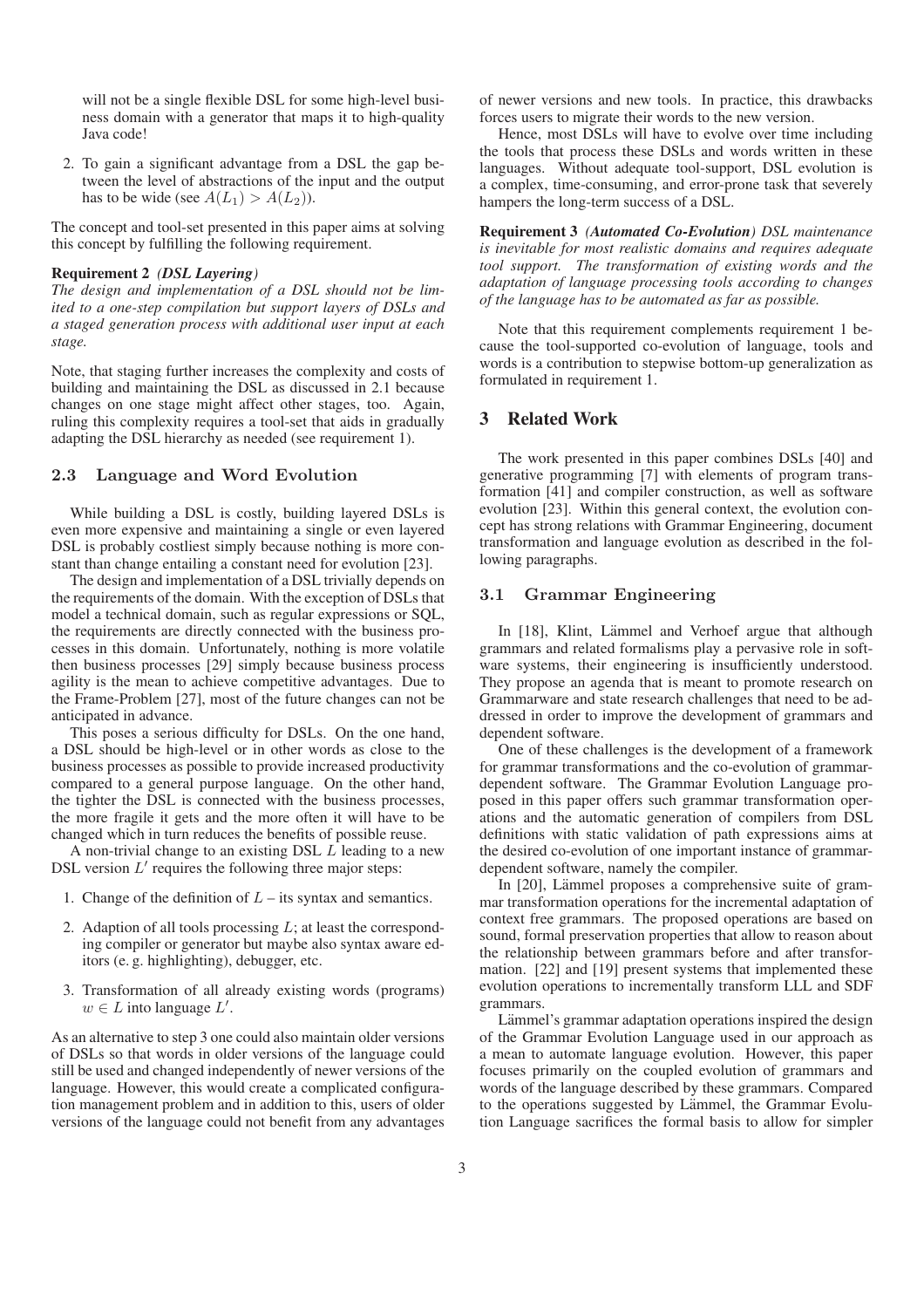coupled evolution operations. It would be desirable to combine the coupled evolution capabilities proposed in this paper with the formal preservation properties proposed by Lämmel in future versions of our tool Lever.

## **3.2 Document Structure Transformations**

If the structure of a class of documents changes, all document instances have to be transformed to conform to the new structure. Document structure transformations aim at automating the transformation of document instances according to changes of the document structure which is similar to language and word evolution as described in requirement 3 above.

Document structure transformations for XML documents based on operators for DTD transformation and induced compensating transformations for documents instances are described in [21]. Su et al. propose a taxonomy for XML evolution operations. They suggest a complete, minimal and sound set of evolution primitives for DTDs and XML documents and show that they preserve validity and well-formedness of DTDs and XML document instances [36].

Both approaches perform coupled evolutions of XML schemes (in the form of DTSs) and documents and show completeness and soundness of the proposed primitives. However, both approaches are only complete in the sense that they allow arbitrary document structure transformations. They do not allow for arbitrary transformations of XML instance documents in order to compensate changes to the DTDs. Thus, information contained in documents may be lost as a consequence of DTD evolution.

The design of the language evolution operations in this paper refrains from achieving minimality in order to allow for lossless word transformations.

### **3.3 Evolution of Language Specifications**

TransformGen is a system that generates converters that adapt programs according to changes of the language specification [33, 11]. While TransformGen automatically produces converters for  $local<sup>3</sup>$  changes, non-local transformations must be specified manually. Furthermore, non-local transformations cannot be reused between recurring evolution operations.

TransformGen only targets the adaptation of words but does not take language processing tools into account. The tool Lever presented in this paper goes one step further by semi-automating the adaptation of compilers, too. Moreover, Lever supports reuse of coupled transformations.

### **3.4 Object Oriented Language Specifications**

In [12], Hedin describes an object-oriented notation for attribute grammars that heavily inspired the object oriented attribute grammar system implemented in Lever. Hedin et al. present further, more sophisticated object oriented attribute grammar formalisms in [13] and [8], which go beyond the attribute grammar system implemented in Lever. Future versions of Lever could incorporate inheritance between nonterminal grammar symbols and rewriting of syntax tree nodes, as proposed in [12] and [8].

# **3.5 Schema Evolution in OO Databases**

Regarding a data base schema as a language and the information contained in a data base as the words of this language allows to relate schema evolution with program transformation. Clearly, co-evolution of language and words is of predominant importance to this field and studied in various works.

In [2], Banerjee proposes a methodology for the development of schema evolution frameworks for object oriented databases (OODB) that was used in the ORION OODB system. The methodology suggests invariants for consistent database schemes and evolution primitives for incremental changes to the database. The evolution primitives perform coupled updates of both the schema and the objects in the database. Similar schema invariants and update primitives were proposed in [30] for Gem-Stone OODB. The DSL Dictionary invariants that we use in our approach were inspired by these ideas.

### **4 Language Evolution Concept**

The core concepts of the proposed approach to construct multi-level DSLs (see 4.1) incrementally are a grammar, word, and language evolution languages (4.3), and a generator architecture that is built around DSL histories (4.4).

#### **4.1 Divide and Conquer**

According to requirement 2 of section 2, layering DSLs is a key design principle for building powerful DSLs that map high level specifications to their implementation. Figure 2 illustrates the difference between one-step generation and the layering proposed in this paper.



**Figure 2. Staged versus one-step generation**

On a theoretical level, staging the compilation process as shown on the left into three generators  $G_1$ ,  $G_2$ , and  $G_3$  that produce the output *t* in a sequence, seems identical with one-step generation of a composed generator G as shown on the right hand side; with the technical exception that inputs  $i_1$ ,  $i_2$  and  $i_3$ are not fed into the generation process at once but at the beginning of each stage. In fact, the concatenation of the various inputs  $i = i_1 \circ i_2 \circ i_3$  could be regarded as a word of the language

<sup>&</sup>lt;sup>3</sup>Local transformations are restricted to the boundary of a grammar production.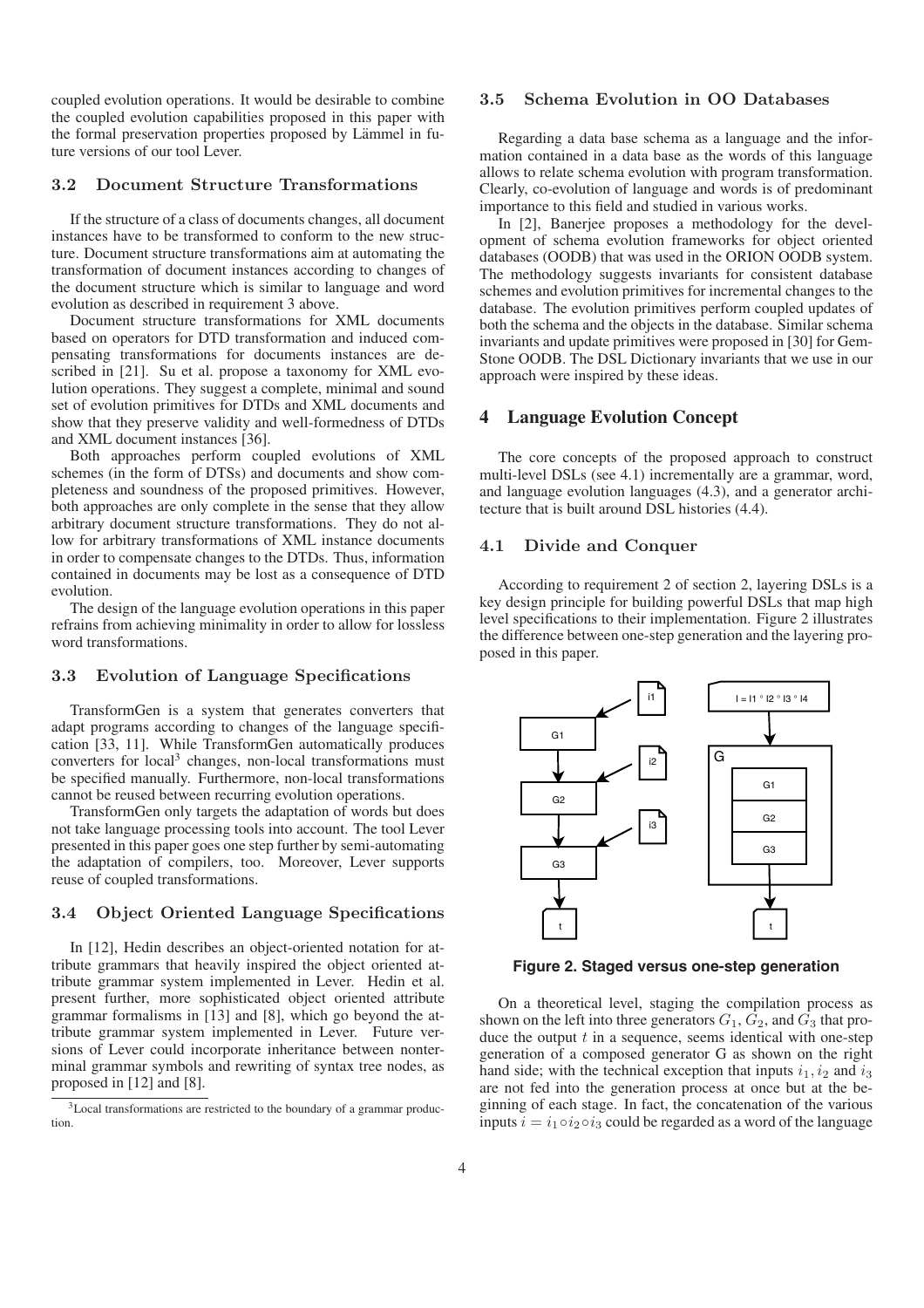*I* that results from concatenating the input languages  $I_1$ ,  $I_2$ , and *I*3.

However, there are strong differences between the staged or the one-step generation model when it comes to the implementation of the DSL. Note, that not only the input fragments  $i_2$  and  $i_3$  depend on  $i_1$  respectively  $i_2 \circ i_1$  but also every language  $I_n$ depends on all inputs previous to stage *n*. Technically speaking,  $I_n$  corresponds with the information needed by  $G_n$  to further drive with the generation process in the situation created by  $i_0, \ldots, i_{n_1}$ . Now, specifying the unified language *I* of all possible input sequences would theoretically be possible but technically impractical. It would yield a undesirable DSL with numerous semantical conditions and exceptions allowing and restricting the use of language elements within a word of the language depending on arbitrary prefixes of the word.

In addition to the improved structuring of DSL, the staged model also indicates a feasible way of implementing complex generation process by dividing the task into separate steps with individual inputs at those points where it is needed. Though this might seem surprising for DSL design and implementation, this is exactly the strategy that system level software uses successfully to map high-level applications to system-level representations for execution. E. g. the C++ source code  $i_1$  gets compiled with the C++ compiler  $G_1$ . The link-loader  $G_2$  further sets the memory layout according to whether the user wants to execute the code as a stand-alone application or a shared library as specified in  $i_2$ . The operating system kernel  $G_3$  then maps the results of these steps to main memory pages, CPU cycles, and so on according to the priorities of the user  $(i_3)$ . Imagine the same process without staging. It would surely be possible but either hard to comprehend or less flexible.

Therefore, we clearly favor to divide and conquer the generation process.

### **4.2 Generator Transformation**

Obviously, maintaining such a sequence of dependent generators is highly complex by itself and only practical with adequate tool-support. For example, if the top level DSL  $I_1$  must be changed to accommodate a new feature, there is a high probability that the output of  $G_1$  changes too, entailing the need for changing *I*2, *G*2, and so on. All of these changes of languages  $(I_n)$  and programs  $(G_n)$  can themselves be treated as language and program transformations. Hence, the evident tool to maintain a staged DSL is itself a DSL for the domain of DSL manipulation.

Figure 3 depicts this interrelation. A software architect or domain analysts uses the language evolution language DSL of the meta-level generator *H* to specify transformations of the DSLs  $I_1, \ldots, I_n$ . An application developer uses the resulting language and generator sequence  $G_1, \ldots, G_n$  to produce solutions on target platform *t*

The crucial element of this overall architecture is the toplevel language evolution language and the meta-level generator  $H$ . Our tool called Lever<sup>4</sup> presented in section 5 implements significant parts of such a meta-level generator based on a grammar and word evolution input language.



**Figure 3. Generator-generator**

#### **4.3 Language Evolution Operations**

The three proposed evolution languages for the manipulation of DSL specifications are displayed in Figure 4.



**Figure 4. Evolution languages**

**Grammar Evolution Language** (GEL) transforms the syntax and static and translational semantics of a DSL. GEL operations can be used for both creating the initial version as well as modifying it in order to yield subsequent versions of a DSL.

The GEL is complete in the sense that its statements can be used to transform any DSL syntax (and semantics) into any other DSL syntax (and semantics).

**Word Evolution Language** (WEL) statements work on the syntax trees of DSL words. During language evolution, they are used to perform syntax tree transformations to compensate changes of the underlying grammar.

WEL is complete in the sense that its statements can be used to transform any syntax tree into any other syntax tree and thus to compensate arbitrary changes to the DSL specification.

From the point of view of expressiveness, the combination of these two evolution languages allows the specification of all

<sup>4</sup>Language evolver.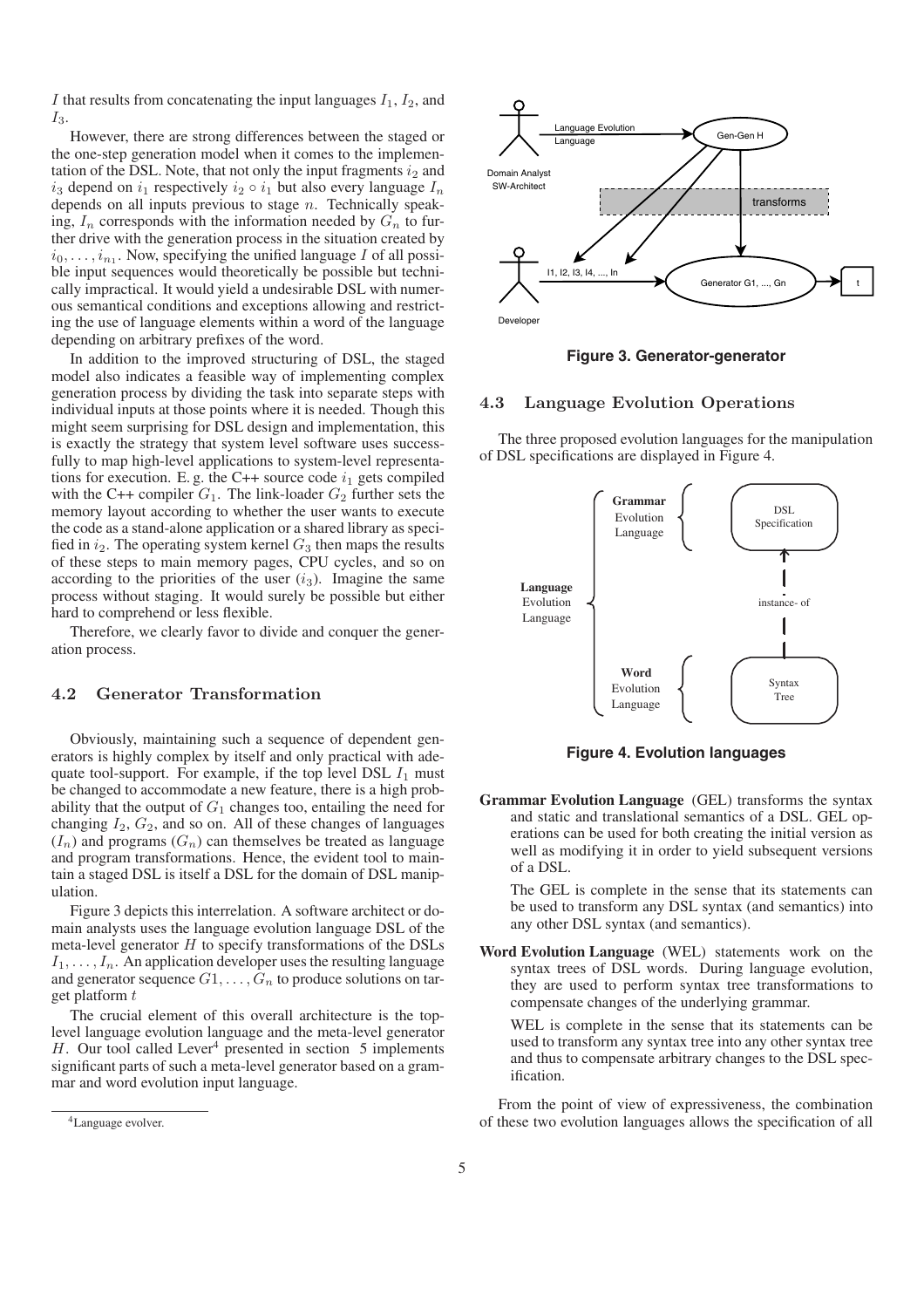possible transformations that might arise during the evolutionary development of a DSL.

However, from the point of view of usability, a third evolution language is desirable: the grammar and word evolution languages merely provide a low level of abstraction. Even simple coupled evolution operations, such as renaming a keyword in the syntax and all existing words, require at least two evolution operations – one from each language. Furthermore, coupled transformation knowledge cannot be reused to simplify recurring evolution operations. This gap is filled by the third evolution language.

**Language Evolution Language** (LEL) statements perform coupled evolution of both the grammar and the syntax tree. They provide a higher level of abstraction to users and enable reuse of coupled transformation knowledge. LEL builds on the GEL and WEL to implement its transformations.

LEL can be conceived as a procedure mechanism that uses GEL and WEL statements in the bodies of LEL procedures.

### **4.4 Evolution Architecture**

Figure 5 shows the central components of the architecture of our language evolution tool Lever.

All evolution operations applied during the construction and evolution of a DSL are stored in the DSL History. The DSL History thus contains transformation information that specifies the delta between consecutive versions of a DSL. This transformation information is used to automatically adapt both the DSL compiler and existing DSL words to conform to the latest language version.



**Figure 5. Lever architecture**

- **DSL History** contains evolution operations that define specifications for all versions of a DSL: The first evolution operations create the DSL specification for the initial version of a DSL. Subsequent evolution operations transform the DSL specification to yield later DSL versions.
- **DSL Specification** is a comprehensive, declarative specification of the syntax and static and translational semantics of

a single version of the DSL. It is explicitly available at runtime and drives the compilation process.

- **Syntax Tree** is the in-memory representation of DSL words. It is an abstract syntax tree that is decorated with concrete syntax and semantic attributes.
- **DSL Word** is the input for the compilation process. DSL words are versioned to allow the identification of the DSL version in which the word was written.

**Target Code** is the result of the compilation process.

#### **4.4.1 Compiling Words of Arbitrary Versions**

The information contained in the DSL history allows to translate DSL words written in any version of the DSL. During the compilation process, the following steps are performed:

- 1. Identification of the DSL word's language version.
- 2. Execution of the evolution operations from the DSL history in order to create a DSL specification in the corresponding language version.
- 3. Generation of a parser from the information in the DSL specification. The parser is then used to instantiate the syntax tree from the DSL word.
- 4. Transformation of DSL specification and syntax tree to the latest language version. Versions of the DSL dictionary and the syntax tree are compared with this latest DSL version. If needed the DSL history is used to transform both the DSL specification and the syntax tree to the latest version.
- 5. Semantic processing: according to the DSL semantics contained in the DSL specification, target code for the syntax tree is computed and written to the output.

### **5 Implementation: Lever**

The proposed evolution operations and evolution architecture is implemented prototypically in our tool Lever.

# **5.1 DSL Specification Formalism**

Lever uses an object oriented interpretation of attribute gram $mars<sup>5</sup>$  [28] as specification formalism for both syntax and semantics of a DSL. In Lever, DSL specifications are called *DSL Dictionaries*, since they define the syntax and semantics of every word a language comprises.

In DSL dictionaries, semantic rules specify how target code gets generated from the data contained in the syntax tree. In order to cleanly separate target code fragments, code generation logic and syntax tree access from one another, DSL dictionaries use code generation templates as semantic rules. Access to the syntax tree from within code generation templates runs via XPath [43] expressions.

Every access to the syntax tree from within a semantic rule introduces a dependency between the rule and the syntax tree.

<sup>5</sup>Context free grammars extended with semantic attributes and rules for their computation.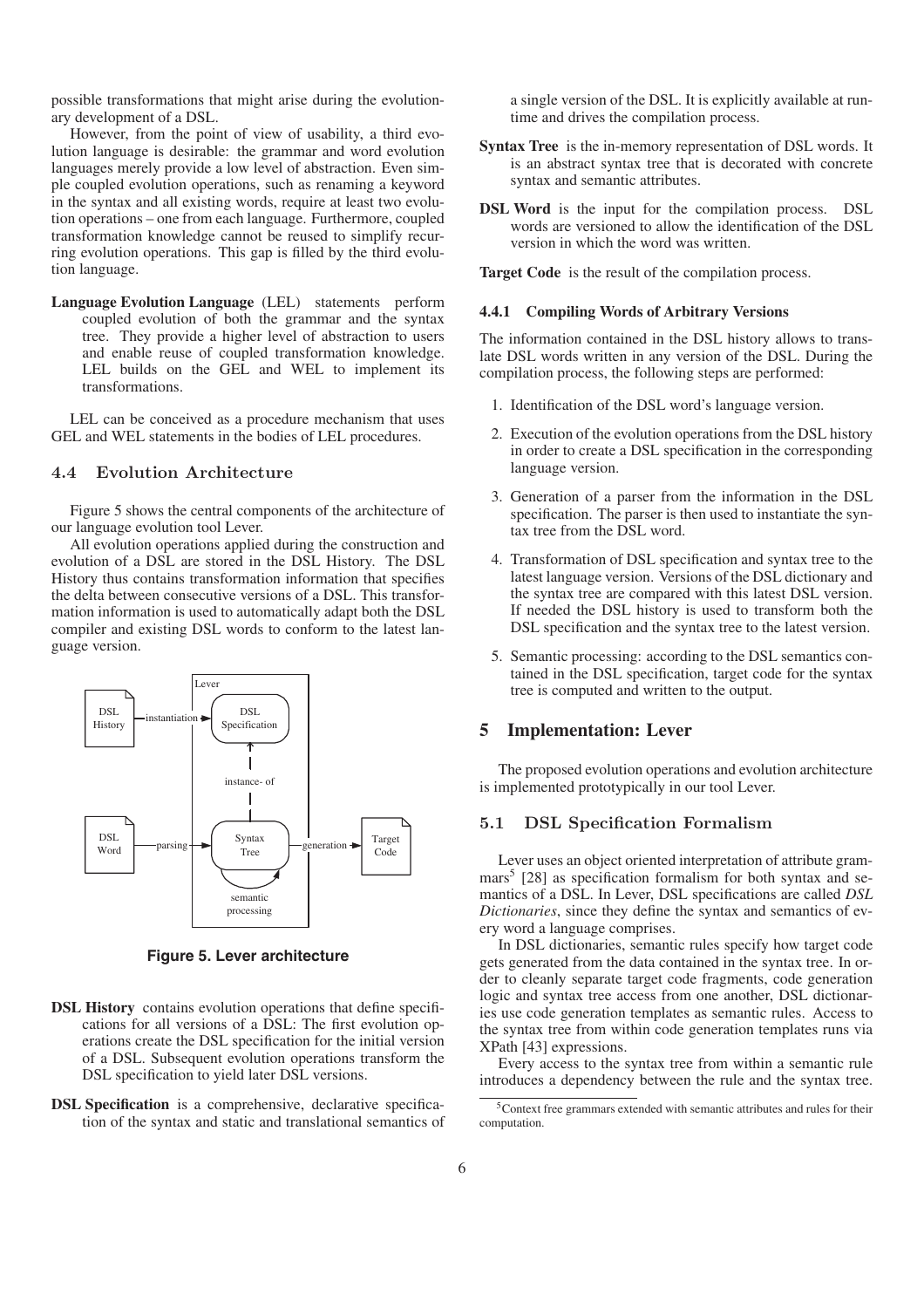Language evolution operations may change the shape of the syntax tree and thus potentially break these dependencies. In order to support DSL architects, Lever can statically validate all XPath expressions against the DSL dictionary and thus detect broken dependencies during language evolution.

#### **5.2 Evolution Operations in Lever**

The Grammar Evolution Language (GEL) comprises statements to declare nonterminals, to create, rename and delete productions, to add, modify and remove (literal, terminal or nonterminal) production components and (inherited or synthesized) attribute declarations, to set semantic rules, to change the order of production components and to influence priorities and associativity of productions. Every GEL statement operates on a single DSL Dictionary element.

The Word Evolution Language (WEL) has been inspired by XUpdate [39], a language for updating XML documents. It comprises statements that use XPath expressions to select, insert, update and remove nodes from the syntax tree. Furthermore, it contains statements to declaratively construct syntax tree fragments and change the dictionary element a syntax tree node instantiates.

The Language Evolution Language (LEL) comprises statements for recurring coupled evolution operations, such as the introduction or removal of literal or terminal symbols, the encapsulation or in-lining of production components or the renaming of productions or literals (i.e. keywords).

#### **Example**

Figure 6 depicts a DSL dictionary for a simple expression language that translates sums to stack machine code, and a syntax tree for the expression  $1+2$ . The corresponding syntax tree is shown in 7. Some of the GEL statements that create the DSL dictionary are shown in listing 1



**Figure 6. DSL dictionary in infix notation**

Listing 2 shows the evolution operations that transform the expression language from infix to a postfix notation that surrounds every subexpression with angular brackets. (The expression  $1+2$  gets transformed to  $\langle 1 \ 2 \ + \rangle$ .) It shows the higher level of abstraction that LEL statements provide over the use of separate GEL and WEL statements: lines 32-36 insert the opening *<* bracket into every sum. Line 38 performs the same operation for the closing *>* bracket, using only a single LEL statement.



**Figure 7. Syntax tree in infix notation**

| $_{17}$  # Create prod. Sum: "lhs:Exp '+' rhs:Exp $\rightarrow$ |
|-----------------------------------------------------------------|
| $Exp$ "                                                         |
| $_{18}$   g_create_production ("Sum", "Exp");                   |
| $_{19}$   g_append_nonterminal ("lhs", "Exp");                  |
| 20   $\mathbf{g}$ _ append _ literal ("plus", "+");             |
| $_{21}$   g_append_nonterminal ("rhs", "Exp");                  |
| $_{22}$   g_set_associativity ("left");                         |
| $_{23}$   g_set_semantic_rule ("code", "");                     |
|                                                                 |

**Listing 1. Simple GEL statement example**







**Figure 9. Syntax tree after transformation to postfix notation**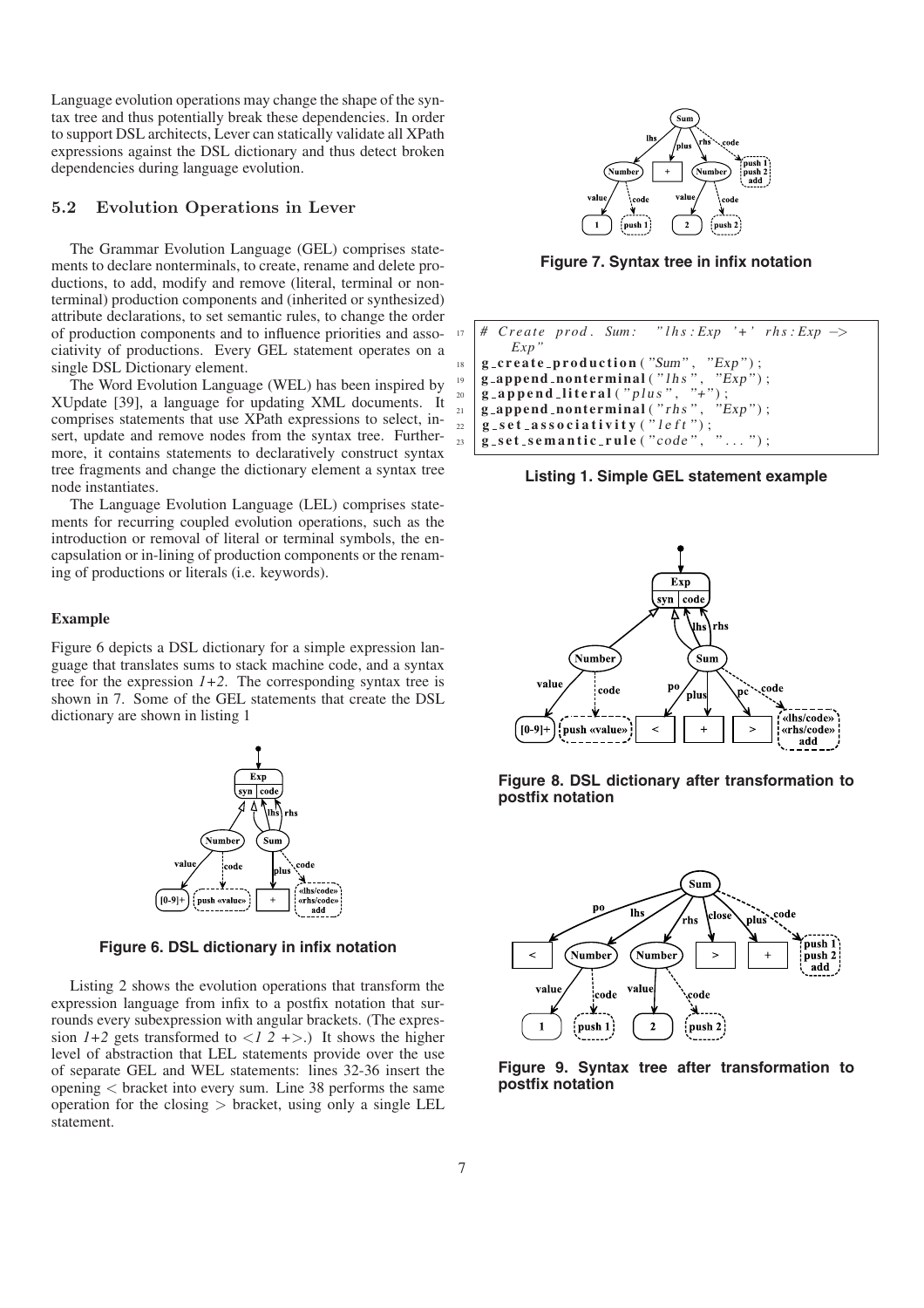```
29 g move symbol before ( "rhs" , "plus" , "Sum" ) ;
\begin{array}{c|c|c|c|c} \mathbf{31} & \text{# Insert } "<" - GEL \text{ and WEL statements} \ \mathbf{32} & \text{append literal}("no", "<". \ \mathbf{33} & \text{model"Sum} \end{array}32 g append literal ( "po" , "<" , prod="Sum" ) ;
33 g move symbol before ( "po" , "lhs" , "Sum" ) ;
34 open = construct ( "<" , "Sum . po " ) ;
35 insert ("//. [ Dictionary Elem = 'Sum']", "po", open)
           ;
37 # Insert ">" − LEL st at e m e nt
    38 l insert lit behind ( "close" , ">" , "rhs" , "Sum" )
           ;
```
**Listing 2. Transformation from infix to postfix**

#### **5.3 Technical Implementation**

Lever is implemented in Java. Figure 10 shows its components.



**Figure 10. Lever implementation**

- **Evolution Operations** are implemented as a set of *Jython* procedures<sup>6</sup>. This way, the Jython interpreter can be used to execute the evolution operations from the DSL history.<sup>7</sup>
- **Parsing** is done by the *Scannerless Generalized LR* parser (SGLR) [5], which recognizes the entire class of context free languages. This allows concrete and abstract syntax to be integrated into a single grammar, since no grammar modifications are necessary in order to make the grammar recognizable by conventional parsers using LL or LR parsing techniques. The SDF grammar that drives the SGLR parser is generated automatically from DSL dictionaries.
- **Semantic Processing** uses a dynamic attribute evaluation algorithm [15] in order to compute the semantic attributes that contain the target code. Semantic rules for static semantics are written in Jython. Semantic rules for translational semantics use the *Velocity Template Language*. Lever uses the *Velocity Template Engine* [37], the *Jython interpreter* [16] and the *JXPath* component from the Jakarta Apache project [38] to evaluate semantic rules.
- **Visualization** uses *dot* from the graph drawing package *GraphViz* [1] to generate visual representations of DSL dictionaries and syntax trees to support developers during DSL development.

# **5.4 Limitations**

The current version of Lever only automates the adaptation of the DSL compiler. Additional tools, such as a debugger, pretty printer or syntax aware editor still have to be maintained manually.

Furthermore, Lever currently only targets *textual* DSLs. However, it is our conviction, that the stated problems also hold for *visual* DSLs and we believe that the concepts this paper proposes can also be applied to them.

# **6 Case Study: Catalog Description Language**

As a proof of concept, Lever was applied to develop a specification language for product catalog management systems in an evolutionary way. The results show the feasibility of the proposed approach to DSL development.

Due to space constraints, this case study only demonstrates language evolution in a single stage scenario. On a conceptual level, this can be justified, since the conceptual distance between the DSL and the target code framework is small enough to allow for generation of high-quality Java code. It should be evident that this simple example could be extended to a multi-level scenario by adding for example layout specifications along with an only partially compatible list of options for the desired GUI framework.

## **6.1 Domain**

Product catalogs are collections of structured product documents. Each document belongs to a product family. Typically, all documents within a product family share the same structure, whereas different families have different document structures.

Catalog management systems are used to create, manage and publish product catalogs. This comprises the creation, manipulation and deletion of documents by users, and the persistence and export of catalog data to different media. Catalog management systems are data-centric. Thus, solution domain artifacts that implement editors, display forms, persistence and data export depend on the structure of the documents the implemented catalog comprises. Implementing each artifact by hand—for every single document structure contained in a catalog—is tedious, error prone and costly.

The goal of the *Catalog Description Language (CDL)* is to provide a declarative specification language for product catalogs, from which these structure-dependent artifacts can be gen-

 $6$ Jython [16] is a 100% Java implementation of the Python [32] scripting language with a very tight integration into Java.

<sup>7</sup>Note that the evolution languages themselves can be conceived as domain specific languages for DSL construction, and as such profit from a bottom-up development using Lever. In the current version, this approach has not been taken in order to avoid the bootstrapping problem, which arises when Lever is used to develop a part of itself. We intend to develop them using Lever in the future, though.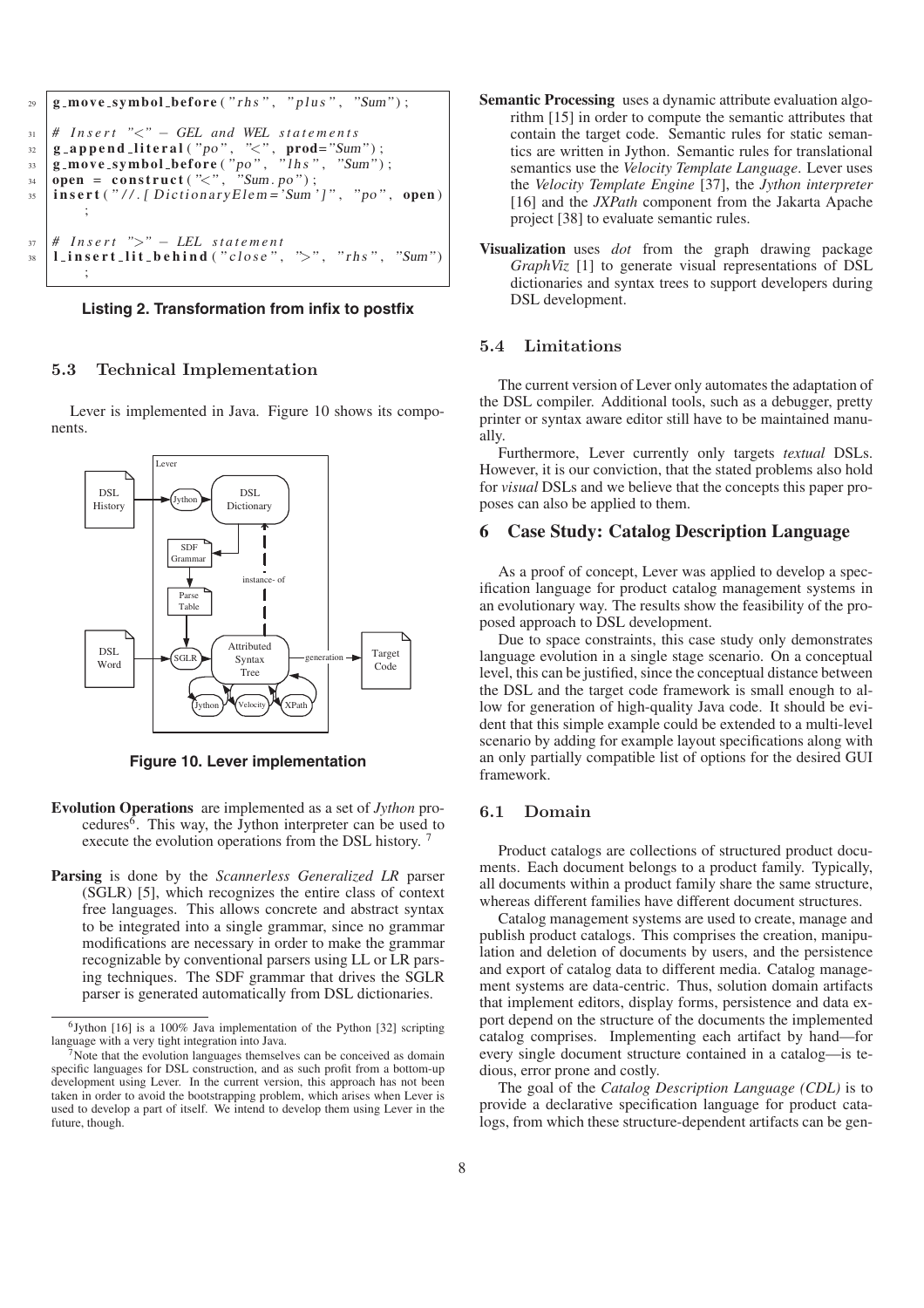erated. This increases the level of abstraction of catalog management system development, by using generation to replace stereotype implementation activities.

### **6.1.1 Target System**

The Catalog management systems generated from CDL specifications comprise two types of code: generic framework code, which implements functionality common to all catalog management systems, and catalog specific code, which gets generated from CDL specifications.

As suggested by the Generation Gap pattern [42], inheritance is used to separate generic framework code (which resides in base classes) from catalog specific, generated code (which resides in generated subclasses).



### **Figure 11. Framework architecture**

The catalog management systems use a simple Model View Controller [10] architecture (compare Figure 11): A central *Model* stores all documents of a catalog. *DocumentViewers* (that serve both as viewers and controllers) are used to display and edit documents. Common functionality resides in the abstract base classes *Document*, *Display* and *Editor* in the *framework* package.

The document structure specific code resides in classes in the *generated* package, which derive from the abstract base classes. For each document family specified in a CDL document, a document class, a display class and an editor class are generated.<sup>8</sup>

Figure 12 shows the different conceptual layers of the catalog management system ordered by their level of abstraction. The higher an artifact appears in the figure, the higher its specialization and potential fitness to solve a domain problem and thus the lower its reusability to other problems in the domain.

#### **6.1.2 Initial Language Version**

Listing 3 shows an exemplary specification<sup>9</sup> for a tool catalog written in the initial version of CDL. The file specifies document structures for two product families: *Wrenches* consist of a

<sup>9</sup>simplified due to space constraints



**Figure 12. CDL stack**

single multi-line text field *Description*, whereas *Drills* comprise one single-line text field *Headline* and two multi-line text fields *Description* and *Shipment*. The captions depict field labels displayed in editor forms.

Due to space constraints, the complete specification of CDL and the evolution operations applied during its evolution have been omitted. Refer to [*Removed due to anonymization*] for a complete reference of the implementation and evolution of CDL.

|   | version 1                  |          |                               |  |
|---|----------------------------|----------|-------------------------------|--|
|   | 2   Wrench {               |          |                               |  |
|   | 3   multiline Descript     |          | caption "Description"; }      |  |
|   | $Drill$ {                  |          |                               |  |
| 6 | <i>singleline</i> Headline |          | <i>caption</i> "Family";      |  |
| 7 | multiline Descript         |          | <i>caption</i> "Description"; |  |
| 8 | multiline                  | Shipment | caption "Shipment Info"; }    |  |
|   |                            |          |                               |  |

**Listing 3. CDL file in version 1**

# **6.2 Evolving the Language**

As is typical for incremental development, the first language version only comprises a small set of core language elements. Instead of designing the complete language up-front, we will grow it in small steps. This saves us from the effort and cost of performing a domain and variability analysis for our DSL. Furthermore, as we employ the first version of CDL to create catalog specifications, our understanding of the domain grows and we get feedback on our language design. Based on this feedback, we can make founded decisions on how to evolve the language.

In the following, we present two exemplary evolution steps: A relatively simple transformation that changes the concrete syntax, and a more complex transformation that restructures the language in a non-local way.

<sup>8</sup>The current version uses serialization as a generic persistence mechanism and does not support data export. In a future version, persistence and export code will also be generated from document structure specifications.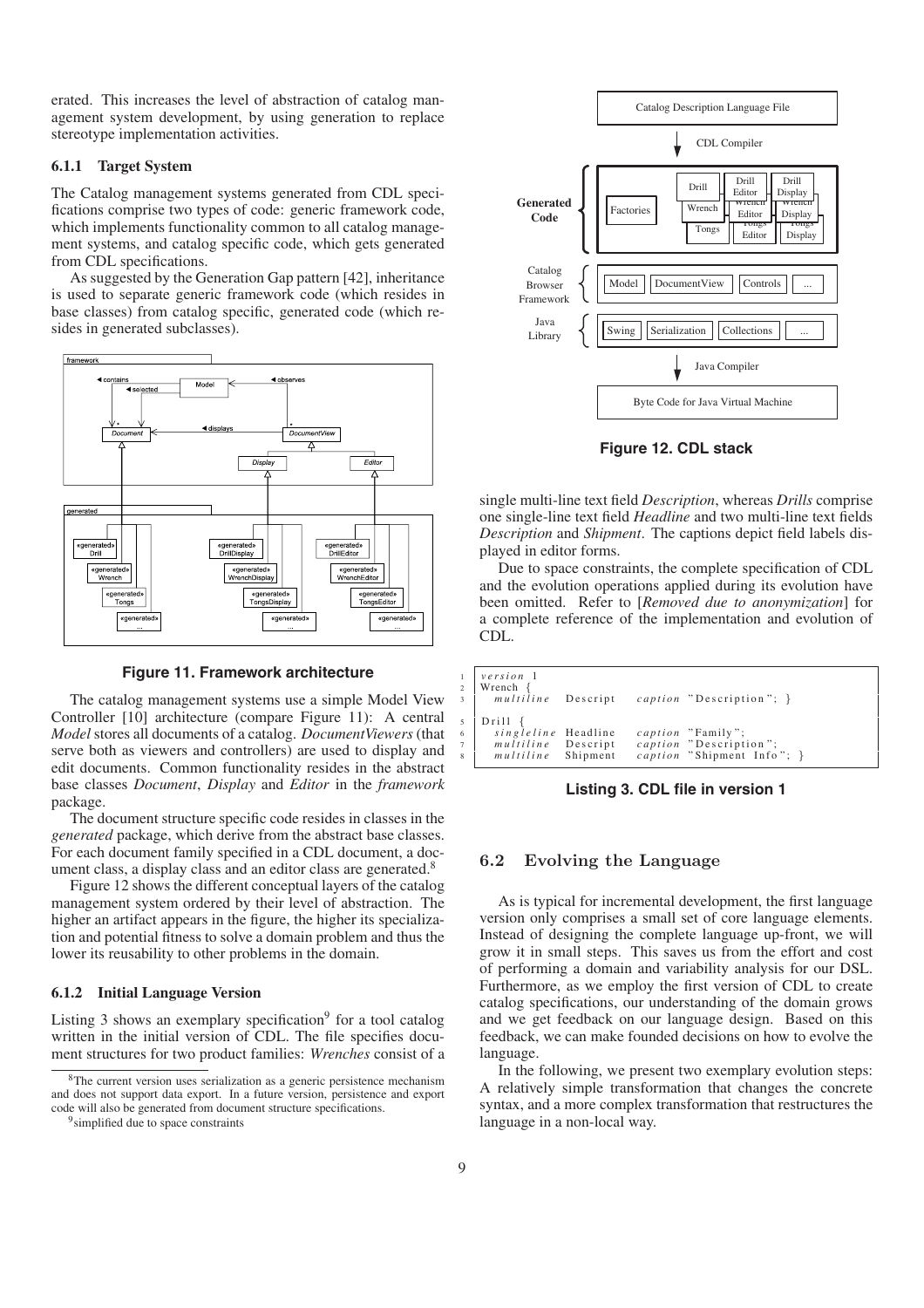#### **6.2.1 Local transformation**

As a first change, we decide to make the concrete syntax of CDL more expressive, by adding the keywords *catalog*, *document* and *field* and encapsulating the documents of a catalog in curly braces. Since this change only affects the concrete syntax of our language and leaves its abstract syntax unchanged, no semantic rules have to be updated.

Listing 4 depicts the required evolution operations. Line 2 contains a Language Evolution Language statement that inserts the keyword *catalog* into the production *Cat* in the DSL Dictionary. *lbl* is the label of the new catalog keyword, *docs* is the label of the dictionary element before which the new keyword gets inserted. <sup>10</sup> The statements in lines 3-10 behave accordingly for the braces and remaining keywords.

These evolution statements offer a high level of abstraction to the DSL developer, since they transform both the DSL Dictionary and the syntax tree. Listing 5 shows the CDL file after transformation. The new keywords introduced by the evolution operations are depicted in bold font.

```
1 # Add c at al o g keyword and b r a ckets
2 insert lit before ( "lbl" , "catalog" , "docs" , "Cat"
       \cdot3 insert lit behind ( "open" , "{" , "label" , "Cat" ) ;
4 insert lit behind ( "close" , "}" , "docs" , "Cat" ) ;
6 #Add document keyword
7 insert lit before ( "label" , "doc" , "name" , "Doc"
       ) ;
   9 #Add f i e l d keyword
10 insert lit behind ( "label" , "fld" , "type" , "Field"
        ) ;
```
#### **Listing 4. Evolution operations for version 2**

| version 2                       |                                                   |
|---------------------------------|---------------------------------------------------|
| $catalog \{$                    |                                                   |
| <i>document</i> Wrench {        |                                                   |
|                                 | multiline field Descript caption "Description"; } |
|                                 |                                                   |
| $document$ Drill {              |                                                   |
| singleline field Headline       | <i>caption</i> "Family";                          |
| multiline field Descript        | caption "Description":                            |
| <i>multiline</i> field Shipment | caption "Shipment Info"; }                        |
|                                 |                                                   |

#### **Listing 5. CDL file in version 2: local change of concrete syntax**

#### **6.2.2 Non-local transformation**

At this stage of development, we receive the requirement that a catalog management system must support users that speak different languages. As a consequence, catalog descriptions must be extended to support field labels in multiple languages. We decide to extract the field captions from the field definitions in order to preserve readability in the presence of many languages.

Listing 6 shows the CDL file after transformation. Lines 11- 19 have been created by the evolution operations. Now that the labels have been extracted into a captions region, further captions regions can be added for additional languages.

This evolution scenario is an example for a non-local restructuring. It cannot be specified completely using high-level Language Evolution Language Statements alone. Rather, statements from the low level grammar and word evolution languages have been used to perform this evolution step.  $^{11}$ 

```
1 version 2
     2 catalog {
3 document Wrench {
           multiline field Descript; }
 6 document Drill {
7 singleline field Headline ;
8 multiline field Descript ;
9 multiline field Shipment ; }
11 captions english {
12 Wrench {
13 Descript "Description "; }
15 Drill {
16 Headline "Family ";
17 Descript "Description ";
18 State of Texture 18 Shipment Info "; }
    19 }}
```
**Listing 6. CDL file in version 3: non-local restructuring**

### **7 Conclusion**

DSLs are a promising approach to increase the productivity of software development through raising the level of abstraction and providing powerful generative techniques. However, DSLs are very expensive to build and even more expensive to maintain. The concepts and implementation techniques presented in this paper allow a new style of DSL development and maintenance by incremental step-wise evolution. This strategy renders the critical task of domain analysis less time-consuming and critical and greatly reduces the costs of changing a DSL by

- 1. automatically transforming all existing words in previous versions of the DSL and
- 2. providing tool-support for the adaptation of the DSL compiler.

As shown with the sample product catalog language, DSL architects are enabled to introduce flexibility into the DSL as needed at any time. The key to this flexibility is the transformation tool Lever (language evolver) that implements itself a powerful DSL for grammar, word, and coupled transformation for the consistent manipulation of DSLs.

As shown in this paper, a tool like Lever contributes to the construction of more powerful DSLs that span several levels of

<sup>&</sup>lt;sup>10</sup>In Lever, every part of a DSL Dictionary is labeled—language evolution operations can thus refer to the DSL Dictionary elements they work on by their names.

 $11$ The evolution script comprises about 20 evolution operations and has been left out of this paper for brevity.